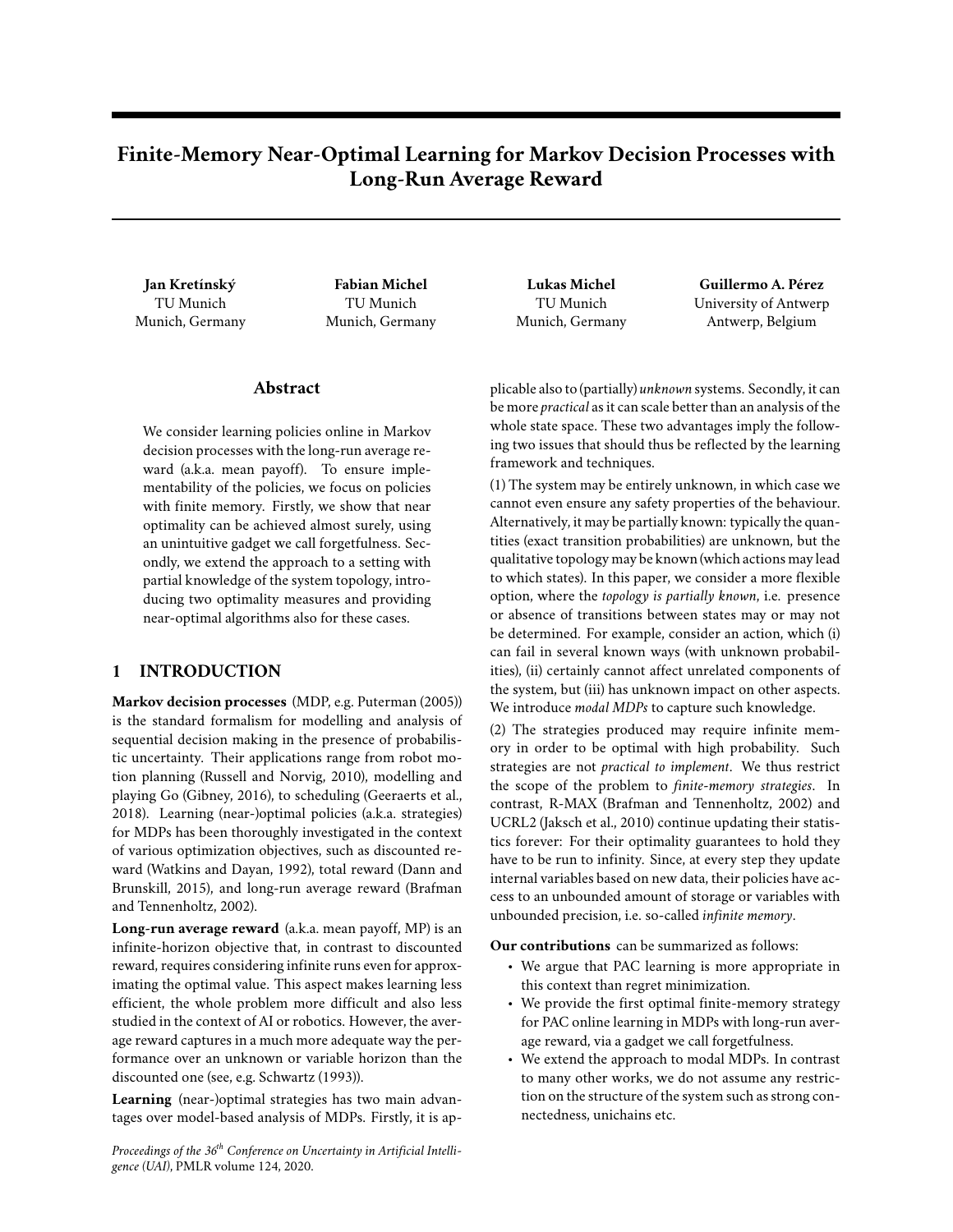**Related work.** Our work resembles earlier model-based learning algorithms for long-run average reinforcement learning like (Jaksch et al., 2010; Auer and Ortner, 2006). Nevertheless, we focus on PAC-like bounds since we work towards finite-memory strategies. That means that bounding regret (like in previous works), which would imply the PAC bounds, is not an option (see Corollary 1). The closest to our work is (Křetínský et al., 2018), which considers PAC online learning for MDPs with MP. However, full knowledge of the topology is assumed there. Besides, we identify an incorrect statement (Křetínský et al., 2018, Proposition 9) claiming impossibility of almost-sure near-optimality for finite-memory strategies; we correct the claim, showing the opposite by introducing "forgetful" strategies.

Related to learning for MDPs is statistical model checking (SMC) for MDPs, which constructs a strategy using possibly more (re-started) runs of the system. SMC of unbounded-horizon properties of MDPs was first considered in (Lassaigne and Peyronnet, 2012; Henriques et al., 2012). (Hahn et al., 2019) gives a convergent model-free algorithm (with no bounds on the current error) and identifies errors in some previous approaches.

Several approaches provide SMC for MDPs and unbounded properties with *PAC guarantees*. Firstly, the algorithm of (Fu and Topcu, 2014) requires (1) the mixing time  $T$  of the MDP, (2) the ability to restart simulations also in non-initial states, (3) visiting *all* states sufficiently many times, and thus (4) the size of the state space  $|S|$ . Secondly, (Brázdil et al., 2014), based on delayed Q-learning (Strehl et al., 2006), lifts the assumptions (2) and (3) and instead of (1) requires only (a bound on) the minimum transition probability  $p_{min}$ . Thirdly, (Ashok et al., 2019) additionally lifts the assumption (4), keeping only  $\mathbf{p}_{\min}$ , as in this paper.

In (Daca et al., 2016), it is argued that while unbounded properties cannot be analysed without any information on the system, knowledge of (a lower bound on) the minimum transition probability  $\mathbf{p}_{\min}$  is a relatively light and realistic assumption in many scenarios, in particular compared to the knowledge of the whole topology. In this paper, we thus adopt this assumption.

#### **2 PRELIMINARIES**

For a countable set S, we denote by  $Dist(S)$  the set of all *(rational) probabilistic distributions* on S, that is the set of all functions  $f: S \to [0,1] \cap \mathbb{Q}$  such that  $\sum_{s \in S} f(s) = 1$ . For a set X and a function  $g: X \to \text{Dist}(\tilde{S})$ , we write  $g(s|x)$  instead of  $g(x)(s)$ . The *support* of a distribution  $f \in$  $\mathrm{Dist}(S)$  is the set  $\mathrm{supp}(f) \stackrel{\text{def}}{=} \{s \in S : f(s) > 0\};$  for a function  $g: X \to \mathrm{Dist}(S)$ , we set  $\mathrm{supp}(g) \stackrel{\text{def}}{=} \{ (x,s) \in$  $X \times S : g(s|x) > 0$ } and for a relation  $h \subseteq X \times S$ ,  $supp(h, x) \stackrel{\text{def}}{=} \{ s \in S : (x, s) \in h \}.$ 

#### **2.1 MARKOV CHAINS**

**Definition 1.** *A* Markov chain (MC) *is a tuple*  $C =$  $(Q, P, R)$  where  $Q$  *is a countable set of states, P is a probabilistic transition function*  $P: Q \rightarrow Dist(Q)$ *, and*  $R:$  $Q \times Q \rightarrow [0,1] \cap \mathbb{Q}$  is a reward function.

A *run* of an MC is an infinite sequence of states  $q_0q_1 \ldots$ such that  $P(q_{i+1}|q_i) > 0$  for all  $i \geq 0$ . For an initial state  $q_0$ ,  $\mathrm{Runs}^{q_0}(\mathcal{C})$  denotes the set of all runs of  $\mathcal C$  that start with the state  $q_0$  and  $\Pr^{q_0}_\mathcal{C}[\cdot]$  is the unique probability measure respecting  $P$  by Carathéodory's extension theorem (Puterman, 2005). Further, for a measurable function  $f$  :  $\mathrm{Runs}^{q_0}(\mathcal{C}) \rightarrow \mathbb{R}$ , we write  $\mathrm{E}^{q_0}_\mathcal{C}\left[f\right]$  for the *expected value* of the function  $f$  under  $\Pr_{\mathcal{C}}^{q_0}$  [ $\cdot$ ] (Puterman, 2005).

**Mean payoff** is the random variable MP assigning to each run  $\rho = q_0 q_1 \dots$  of C the value

$$
\mathbf{MP}(\rho) \stackrel{\text{def}}{=} \liminf_{n \in \mathbb{N}_{>0}} \mathbf{Avg}_n(\rho),
$$
  
where 
$$
\mathbf{Avg}_n(\rho) \stackrel{\text{def}}{=} \frac{1}{n} \sum_{i=0}^{n-1} R(q_i, q_{i+1}).
$$

Both  $\mathbf{Avg}_n$  (for all n) and  $\mathbf{MP}$  are readily seen to be Borel definable, thus also measurable, and therefore the *expected mean payoff*  $\mathrm{E}^{q_0}_{\mathcal{C}}\left[\mathbf{MP}\right]$  is well defined and finite.

## **2.2 MARKOV DECISION PROCESSES**

**Definition 2.** *A* Markov decision process (MDP) *is a tuple*  $\mathcal{M} = (Q, q_0, A, P, R)$  where Q is a finite set of states,  $q_0 \in$  $Q$  *is the initial state, A is a finite set of actions,*  $P: Q \times A \rightarrow$  $Dist(Q)$  is a partial probabilistic transition function, and  $R$ :  $Q \times A \times Q \rightarrow [0,1] \cap \mathbb{Q}$  *is a reward function.* 

Let  $A(q) \subseteq A$  denote the subset of *available* actions from state q, that is, the set of all actions  $a \in A$  such that  $P(q, a)$ is defined. We make the assumption that MDPs contain no deadlocks (a.k.a. dead-ends), i.e.  $A(q) \neq \emptyset$  for all  $q \in Q$ .

A *history* h of an MDP is a finite state-action-reward sequence  $q_0a_0r_0 \dots a_{k-1}r_{k-1}q_k$  such that  $a_i \in A(q_i)$ ,  $P(q_{i+1} | q_i, a_i) > 0$ , and  $r_i = R(q_i, a_i, q_{i+1})$ , for all  $0 \leq i \leq k$ . We write last(h) to denote the state  $q_k$  and  $\mathrm{Hist}^q(\mathcal{M})$  for the set of all histories of  $\mathcal M$  starting with  $q$ .

**Definition 3.** *A* strategy  $\sigma$  *in an MDP M* =  $(Q, q_0, A, P, R)$  *is a function*  $\sigma$  : Hist<sup> $q_0$ </sup> $(\mathcal{M}) \to \text{Dist}(A)$ *such that*  $\sigma(a|h) > 0$  *implies that*  $a \in A(\text{last}(h))$ *.* 

**Semantics of MDP.** A strategy  $\sigma$  for an MDP  $\mathcal M$  resolves all nondeterministic choices of actions and thus yields an MC  $\mathcal{M}^{\sigma} = (\text{Hist}^{q_0}(\mathcal{M}), P^{\sigma}, R^{\sigma})$  where

$$
P^{\sigma}(h'|h) = \begin{cases} \sigma(a|h) \cdot P(q'| \text{last}(h), a) & \text{if } h' = harq' \\ 0 & \text{otherwise} \end{cases}
$$

Similarly,  $R^{\sigma}(h, h')$  is r if  $h' = harq'$  and 0 otherwise.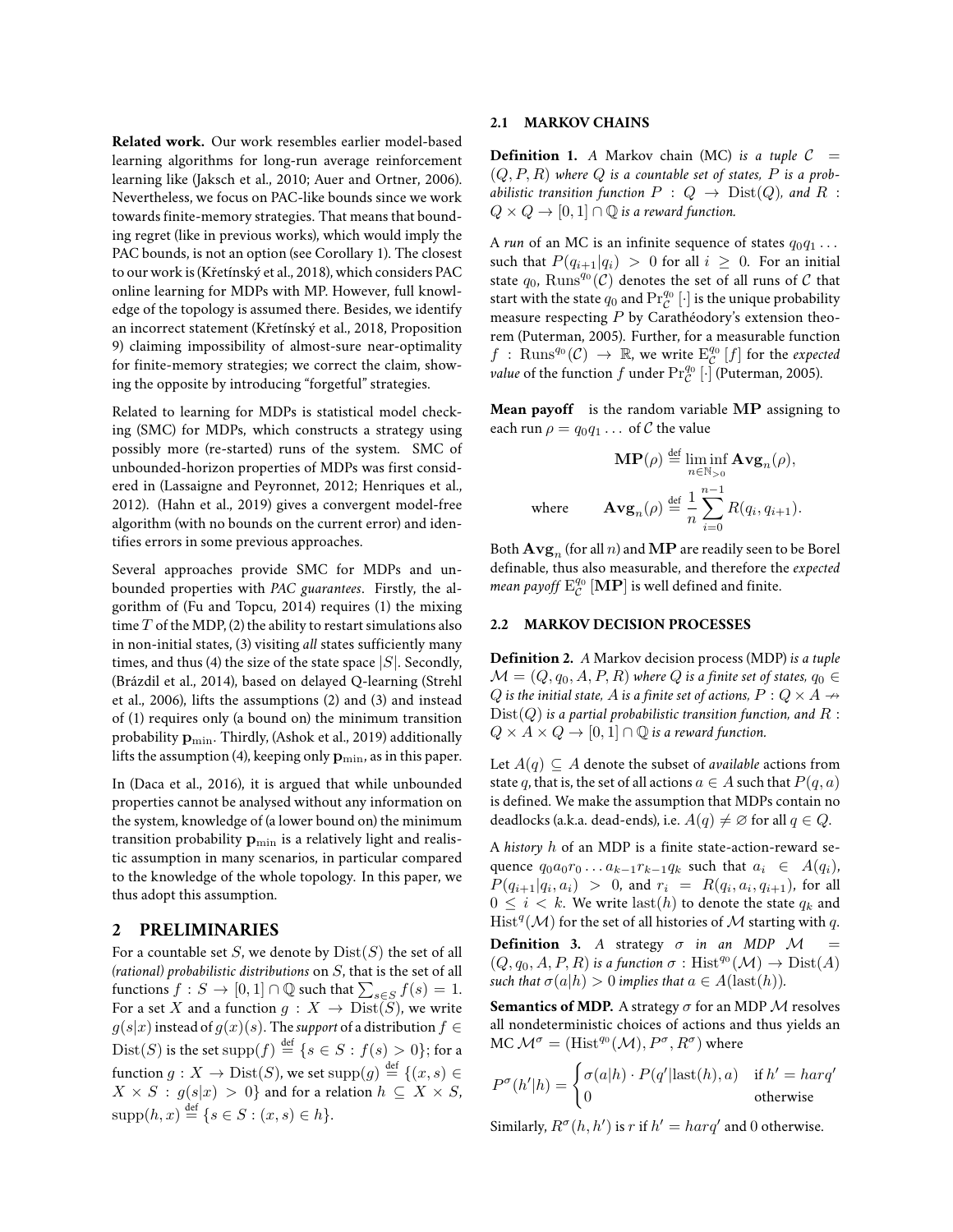**Types of strategies.** A strategy σ is called *memoryless* if for all histories  $h, h'$  we have that  $\text{last}(h) = \text{last}(h')$  implies  $\sigma(h) = \sigma(h')$ ; it is *deterministic* if for all histories h the distribution  $\sigma(h)$  is Dirac, i.e.  $\sigma(h)(a) = 1$  for some a.

Further, we are interested in strategies implementable using real-world hardware or software with finite resources, in particular with *finite memory*. These strategies are typically formally defined as implementable by a finite stochastic Mealy machine:

**Definition 4** (Finite-memory strategies)**.** *A* stochastic Mealy machine *for an MDP*  $\mathcal{M} = (Q, q_0, A, P, R)$  *is a tuple*  $\mathcal{T} = (M, m_0, f_u, f_o)$  *where* M *is a finite set of memory elements,*  $m_0 \in M$  *is the initial memory element,*  $f_u$  :  $M \times Q \times A \times Q \rightarrow M$  *is an update function, and*  $f_o$  :  $M \times Q \rightarrow \text{Dist}(A)$  *is an output function.* We denote by  $\sigma_T$  the strategy implemented by  $\mathcal T$  as fol*lows: for all histories*  $h = q_0 a_0 r_0 \dots a_{k-1} r_{k-1} q_k$  *we have*  $\sigma_T(h) = f_o(m_k, q_k)$ , where  $m_k$  is inductively defined as  $m_{i+1} = f_u(m_i, q_i, a_i, r_i)$  for all  $i \geq 1$ . We call such strate*gies* finite-memory strategies*.*

**End components** Here we recall the fundamental notion for MDP analysis.

**Definition 5.** An end component *(EC) of an MDP*  $\mathcal{M} =$  $(Q, q_0, A, P, R)$  *is a pair*  $(S, B)$  *with*  $S \subseteq Q$  *and*  $B \subseteq A$ *such that*

- *for all*  $s \in S$  *and all*  $a \in B(s)$  *we have*  $supp(P(s, a)) \subseteq S$ *, and*
- the directed graph with nodes from  $S$  and edges  $\{(s,s')\in$  $S \times S : \exists a \in B(s), s' \in \text{supp}(P(s, a))$  *is strongly connected.*

Intuitively, an EC is a subsystem where one can stay forever and see all of it infinitely often.

#### **2.3 ASSUMPTIONS**

In our online-learning setting, we do not assume the complete knowledge of the MDP  $\mathcal{M} = (Q, q_0, A, P, R)$  but only the following.

**Executability.** Intuitively, we assume we can run the MDP. Formally, we know the initial state  $q_0$ ; given any state q, we know the set  $A(q)$  of its available actions; given a state  $q$  and an available action  $a$ , we can sample the successor according to  $P(\cdot \mid q, a)$ , observe the sampled successor  $q'$ and the respective reward  $R(q,a,q^{\prime})$ . For modal MDPs defined later, this assumption allows us to avoid strange questions such as: "If the transition is not really there, can I still play the action labelling it?"

**Partial knowledge of topology.** While we do not necessarily assume anything about the topology of the MDP, we want to reflect the partial knowledge whenever we have any. In order to formalize this, we assume we know an *under-approximation* T and an *over-approximation* T of the transition relation, i.e., relations satisfying  $T \subseteq$  $\mathrm{supp}(P) \subseteq \overline{T} \subseteq Q \times A \times Q$ . In other words, the transitions of T *must* be present with nonzero probability, the transitions of  $\overline{T} \setminus T$  *may* be present (it is not known), and the transitions of  $Q \times A \times Q \setminus \overline{T}$  certainly have probability 0. We also use terms *must transitions* and *may transitions* according to the tradition of modal transition systems (Larsen and Thomsen, 1988). W.l.o.g., for all states q,  $A(q) = \{a \in A : \exists q' \in Q : (q, a, q') \in \overline{T}\}.$ 

**Minimum nonzero probability.** Here we introduce our main restrictive assumption, used in all our results necessarily due to our finite-memory restriction. We assume the knowledge of a *lower bound* for all nonzero transition probabilities, i.e. a  $\mathbf{p}_{\min} \in \mathbb{Q}$  such that  $0 < \mathbf{p}_{\min} \leq$  $P(q' | q, a)$  for all  $(q, a, q') \in \text{supp}(P)$ . See Fig. 4 in Section 6 for an example of a MDP which demonstrates the need for  $\mathbf{p}_{\min}$ .

#### **2.4 PROBLEM STATEMENT**

The fundamental problem is to obtain strategies that maximize the expected mean payoff, (nearly) achieving the value

$$
\mathbf{Val}(\mathcal{M}) \stackrel{\text{def}}{=} \sup_{\sigma} E_{\mathcal{M}^{\sigma}}^{q_0} [\mathbf{MP}]
$$

In our setting there are two particular aspects to be taken into account. Firstly, we are interested in *finite-memory* strategies. Fortunately, the supremum is realized by a maximum over the memoryless strategies (Puterman, 2005), hence this is not a real restriction and the strategies we produce are near-optimal among all strategies.

Secondly, we obtain the strategies by *online learning with the limited knowledge* of the MDP. In Section 3, we investigate the case of strongly connected systems (applies to unichains, too), where we can guarantee the optimum. In general, the MDP can have more *maximal ECs* (MECs). Since different MECs are not mutually reachable with probability 1, we have to resolve online (with the limited knowledge) in which MEC we remain, and thus it is impossible to guarantee the optimal value. Instead, we optimize the mean payoff *given* that we remain in a certain EC. We examine the notions of ECs in the online-learning context and the corresponding optimization problems in the subsequent sections.

# **3 FORGETFUL LEARNING**

In this section, we tackle a simpler problem, where the graph topology of the MDP is known and strongly connected, as stated by the following two assumptions: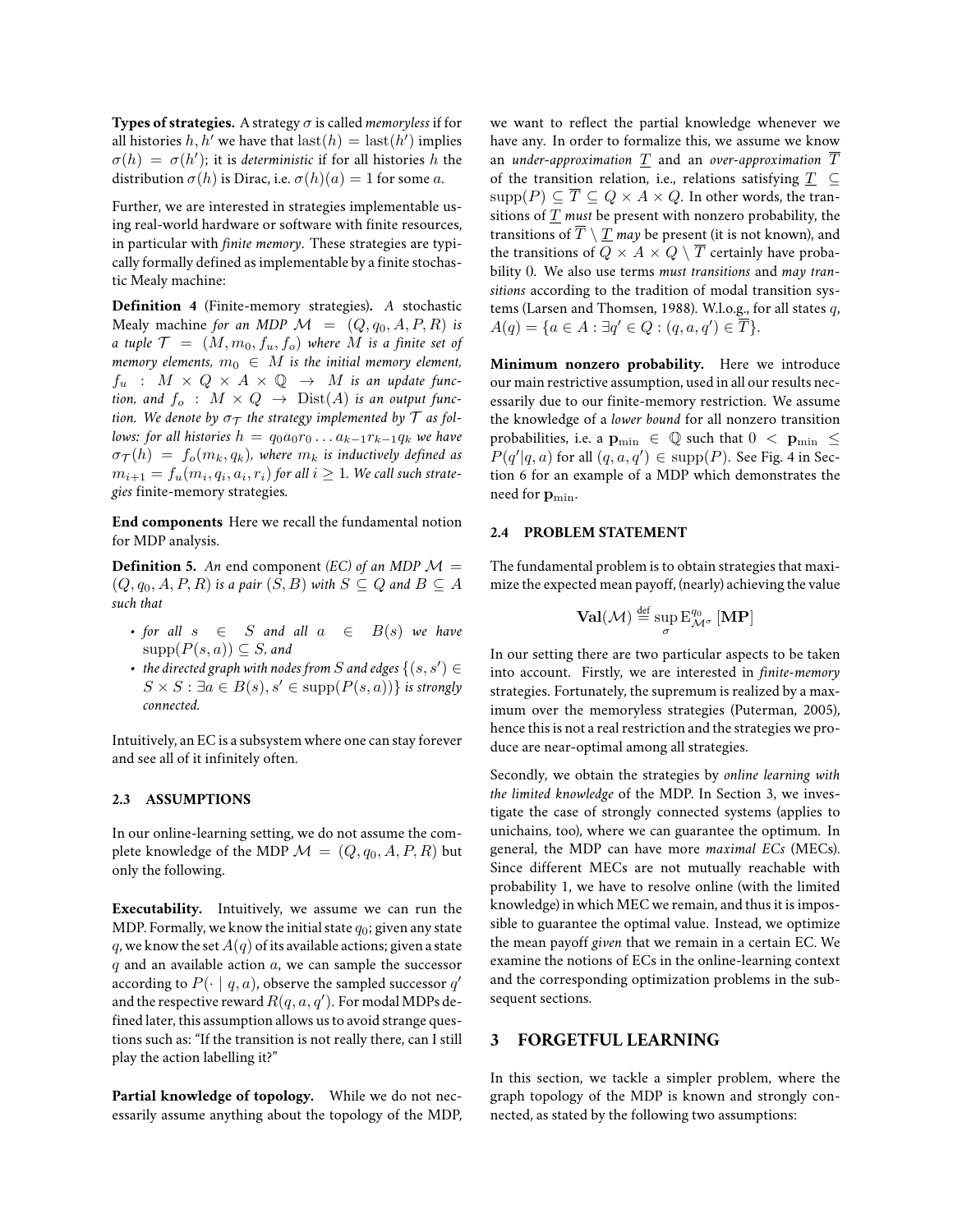- 1. We assume  $\underline{T} = \overline{T}$ , i.e., we know which transitions have positive probability.
- 2. The whole MDP M constitutes an *end component*.

Recall that for every MDP, there always exists an optimal strategy that is memoryless (Gimbert, 2007), i.e., a memoryless strategy  $\tau$  such that  $\mathrm{E}^{q_0}_{\mathcal{M}^\tau}$   $[\mathbf{MP}] = \mathbf{Val}(\mathcal{M})$ . We present a family of online-learnt finite-memory strategies  $\sigma_{\varepsilon}$  that ensure, given any  $\varepsilon \in (0,1)$ , a mean payoff that is  $\varepsilon$ -close to the optimum  $\text{Val}(\mathcal{M})$ .

The strategy σ<sup>ε</sup> plays in *episodes* sub-divided into repeated *exploration* and *exploitation phases* as follows.

- **Explore:** First,  $\sigma_{\varepsilon}$  chooses actions uniformly at random during  $L$  (stands for  $L$ earning) steps to collect statistics allowing it to compute empirical approximations  $\overline{P}$  and  $\overline{R}$  of  $P$  and  $\overline{R}$ .<br>
• **Exploit:** Second,  $\sigma$
- Second,  $\sigma_{\varepsilon}$  follows a (memoryless) expectation-optimal strategy  $\tau$  for  $\widehat{\mathcal{M}} = (Q, q_0, A, \widehat{P}, \widehat{R})$  during O (stands for Optimization) steps.
- Then the strategy  $\sigma_{\varepsilon}$  "forgets the learnt model" and restarts from the exploration phase.

Since  $\sigma_{\varepsilon}$  only keeps information for a finite number of steps, the strategy can be implemented with finite memory.

Intuitively, it is clear that one round of long enough exploration and exploitation forever establishes a precise enough model with high enough probability, yielding PAC guarantees. In order to achieve almost-sure guarantees, the forgetting and restarting is fundamental. Without it, too high imprecision still has positive probability. The following result tells us that the repetition limits the probability of too high imprecision to zero. Note that Křetínský et al. (2018) falsely claims this is impossible.

**Theorem 1.** *For all*  $\varepsilon \in (0,1)$ *, one can compute*  $L, O \in$ N such that for the resulting finite-state strategy  $\sigma_{\varepsilon}$  we have  $\Pr_{\mathcal{M}^{\sigma_{\varepsilon}}}^{\mathcal{q}_0} [\rho : \mathbf{MP}(\rho) \geq \mathbf{Val}(\mathcal{M}) - \varepsilon] = 1.$ 

#### *Proof idea.*

- By Hoeffding's inequality, we can easily compute a number  $L$  such that  $L$  steps of the exploration phase yield a good approximation of the dynamics of the MDP with high probability.
- We show that  $O$  steps of the exploitation phase are sufficient to compensate for the learning phase so that the each episode has near-optimal expected mean payoff w.h.p. The computation of  $O$  is considerably more involved. Since we do not have access to the actual transition probabilities, it relies on robustness (a.k.a. simulation (Kearns and Singh, 2002)) lemmas for mean payoff. Furthermore, the finite-memory restriction complicates using probabilistic guarantees on the convergence to the stationary distribu-



Figure 1: An MDP is depicted for which no finite-memory strategy can achieve better guarantees than almost-sure near-optimality.

tion (such as Tracol, 2009). We circumvent this problem by using *exact-mixing stopping-time algorithms* for unknown Markov chains (See, e.g., Lovász and Winkler, 1995; Propp and Wilson, 1998) and the fact that their expectation can be bounded as function of  $|Q|$ and  $\mathbf{p}_{\min}$ . In turn, this expectation gives a bound on the (Cesaro-)mixing time of the finite Markov chain induced by the strategy (Levin and Peres, 2017).

• An exploration phase can yield a too imprecise approximation, leading to too suboptimal exploitation phase. However, the forgetfulness implies that the effect of any such episode on the overall result is limited.  $\Box$ 

These guarantees are optimal for finite-memory strategies as the following example shows.

**Proposition 1.** Let  $\mathcal{M}_p$  be the MDP of Fig. 1 parameterised *by probability* p*. For all finite-memory strategies* σ *there exists a probability* p *such that*

$$
\mathrm{Pr}^{q_0}_{\mathcal{M}_p^{\sigma}}\left[\rho:\mathbf{MP}(\rho)\geq \mathbf{Val}(\mathcal{M}_p)\right]<1.
$$

*Proof sketch.* Observe that taking always action a yields a mean payoff of  $0.5$ , and  $b$  yields  $p$ . Therefore, depending on whether  $p < 0.5$ , the former or the latter is optimal. Let  $\sigma$  be a finite-memory strategy with n states. We perform a case split:

Firstly, assume there exists a run (in  $\mathcal{M}_p$  for some  $p \in$  $(0, 1)$  such that during some  $n + 1$  consecutive visits of  $q_0$ , action a is chosen with probability 1. Then,  $\sigma$  has revisited  $q_0$  with the same memory state twice and in between all choices were deterministic. Thus,  $\sigma$  continues looping through these memory states while always choosing action  $a$  deterministically. Since the finite prefix has positive probability, the complete run has positive probability in  $\mathcal{M}_{0.75}^{\sigma}$ , but it has a suboptimal mean payoff of 0.5.

Secondly, we treat the case where in all  $n + 1$  consecutive visits of  $q_0$  on all runs (in e.g.  $\mathcal{M}_{0.25}^{\sigma}$ ) there is some (constant) positive probability of choosing action  $b$ . By the law of large numbers, this implies that action  $b$  will be chosen almost surely a nonzero fraction of the time. However, this action will also almost surely contribute a suboptimal average of 0.25 reward to the mean payoff and therefore the mean payoff is almost surely suboptimal. $\Box$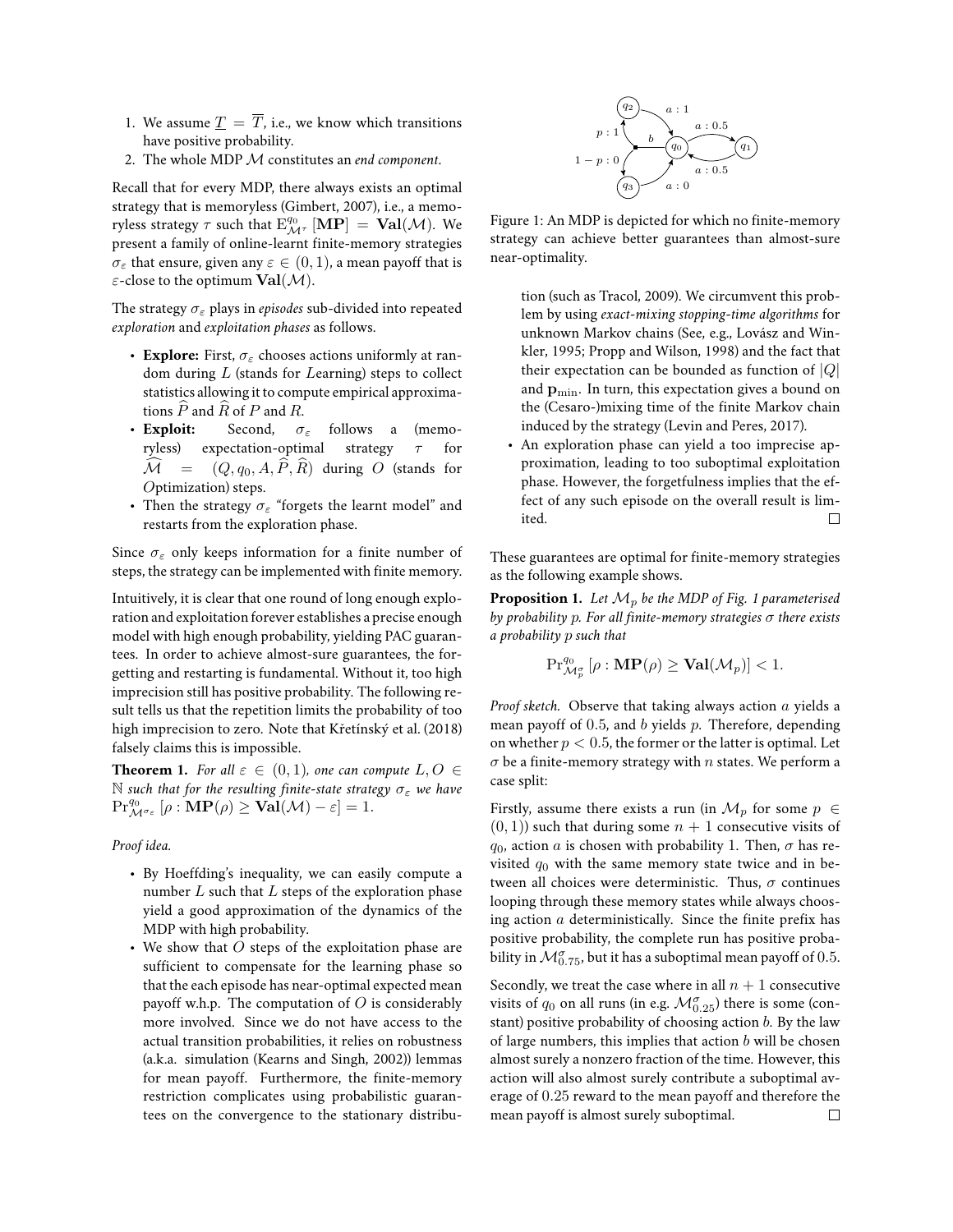From the above claim it immediately follows that finitememory strategies exhibit too much regret, motivating PAC learning instead.

**Corollary 1.** *The regret of all finite-memory strategies is at least linear.*

*Proof.* We first introduce the relevant definitions. Let  ${\bf R}_T \,\,=\,\, T \,\cdot \, {\bf Avg}_T$  be the random variable for the total reward in the first T steps. The *regret* of a strategy in an MDP  $\mathcal M$  is then defined as the expectation of  $\mathbf{R}_T$  –  $T \cdot \text{Val}(\mathcal{M})$ . It is easy to see that a finite-memory strategy whose regret is a sublinear function of  $T$  would imply  $\Pr_{\mathcal{M}^{\sigma}}^{q_0}[\rho : \mathbf{MP}(\rho) \geq \mathbf{Val}(\mathcal{M})] = 1$ , contradicting Proposition 1.  $\Box$ 

# **4 MODAL MARKOV DECISION PROCESSES**

From this section on, let M denote a *modal MDP* (mMDP), which is an MDP (not necessarily strongly connected) together with possibly different lower bound  $\underline{T}$  and upper bound  $\overline{T}$  on the set of transitions. Since we consider different transitions sets, we introduce the notation  $\mathcal{G}_{S,B,T}$ to denote the directed graph with nodes of  $S \subseteq Q$  and edges {(s, s') ∈ S × S : ∃a ∈ B(s) : (s, a, s') ∈ T}, i.e., restricted to actions available according to  $B \subseteq A$  and transitions in T for the given  $T \subseteq T \subseteq \overline{T}$ .

#### **4.1 POSSIBLE AND SAFE END COMPONENTS**

Since we do not know the transition relation of the MDP exactly, we cannot determine the ECs of the MDP. Consequently, we cannot optimize the mean payoff within an EC. Instead, we have to define more general versions of this concept, reflecting the modality of the transitions in what may or must be an EC.

**Definition 6.** *A* possible end component *(PEC) of the mMDP*  $\mathcal M$  *is a pair*  $(S, B)$  *with*  $S \subseteq Q$  *and*  $B \subseteq A$  *such that*

• *for all*  $s \in S$  *and all*  $a \in B(s)$  *we have that*  $\text{supp}(\underline{T}, s, a) \subseteq S$  *and*  $\text{supp}(\overline{T}, s, a) \cap S \neq \emptyset$ *, and* •  $\ {\cal G}_{S,B,\overline{T}}$  is strongly connected.

The former implies that it is *possible* (for some transition set respecting the bounds) to stay within the PEC, the latter that it is possible to see all of the PEC (infinitely often with probability 1). Every EC is a PEC; later on we also use that if  $\text{supp}(P(s, a)) = \text{supp}(\overline{T}, s, a) \cap S$  for all  $s \in S$  and all  $a \in B(s)$  then the PEC is an EC.

PECs indicate components of the mMDP where the mean payoff can be optimized if the transition function is favourable. However, if a PEC is no EC, a strategy might leave the PEC during optimization.

**Definition 7.** *A* safe end component *(SEC)* with respect to  $s_0 \in S$  *of the mMDP M is a pair*  $(S, B)$  *with*  $S \subseteq Q$  *and*  $B \subseteq A$  *such that* 

- *for all*  $s \in S$  *and all*  $a \in B(s)$  *we have that*  $supp(\overline{T}, s, a) \subseteq S$ ,
- *for all transition relations*  $T$  *with*  $T \subseteq T \subseteq \overline{T}$  *and*  $\text{supp}(T, s) = A(s)$  for all  $s \in S$  we have that all states  $s \in S$  *have a path to*  $s_0$  *in*  $\mathcal{G}_{S,B,T}$ *, and*
- $\mathcal{G}_{S,B,\overline{T}}$  is strongly connected.

The former implies that it is *certain* (for any transition set respecting the bounds) to stay within the SEC, the latter that it is certain to return to  $s_0$  (infinitely often with probability 1), not necessarily visiting all of the SEC. Besides, we keep the possible strong connectivity, hence every SEC is also a PEC. Consequently, SECs provide components where the mean payoff can be optimized "safely", without the risk of leaving the EC of  $s_0$ .

An EC, PEC or SEC (S, B) is *maximal* (a MEC, MPEC or MSEC) if for all other ECs, PECs or SECs  $(S', B')$  with  $S \subseteq S'$  and  $B(s) \subseteq B'(s)$  for all  $s \in S$  it holds  $(S, B) = (S', B')$ . These maximal components are of particular interest for optimization since they provide the largest components with the given guarantees.



Figure 2: A modal MDP (the may transitions are dashed)

**Example.** Fig. 2 shows a modal MDP. One MPEC is formed by  $q_4$ , which cannot be left. The other MPEC contains  $q_0, q_1, q_2, q_3$  as can be seen by realizing the may transitions to  $q_0$  and  $q_1$ . In contrast, the MSEC of  $q_0$  contains only  $q_0, q_1$ . Indeed,  $q_1$  is part of the MSEC even though it may be unreachable from  $q_0$ ;  $q_2$  is not in this MSEC since the may transition back to  $q_0$  *may not* exist;  $q_3$  is not in this MSEC since the may transition to q<sup>4</sup> *may* exist, violating the first condition of the definition.

#### **4.2 COMPUTATION OF END COMPONENTS IN MODAL MDPS**

In order to optimize within the newly defined "end components", we first present algorithms calculating MPECs (Algorithm 1) and MSECs (Algorithm 2) in polynomial time. Of course, these algorithms adhere to our assumptions and use only the bounds T and  $\overline{T}$  on the support of the transition function and thus implicitly the allowed actions A.

The idea of the algorithm computing MPECs is to overapproximate all MPECs with larger components and successively refine them until there are only MPECs left. This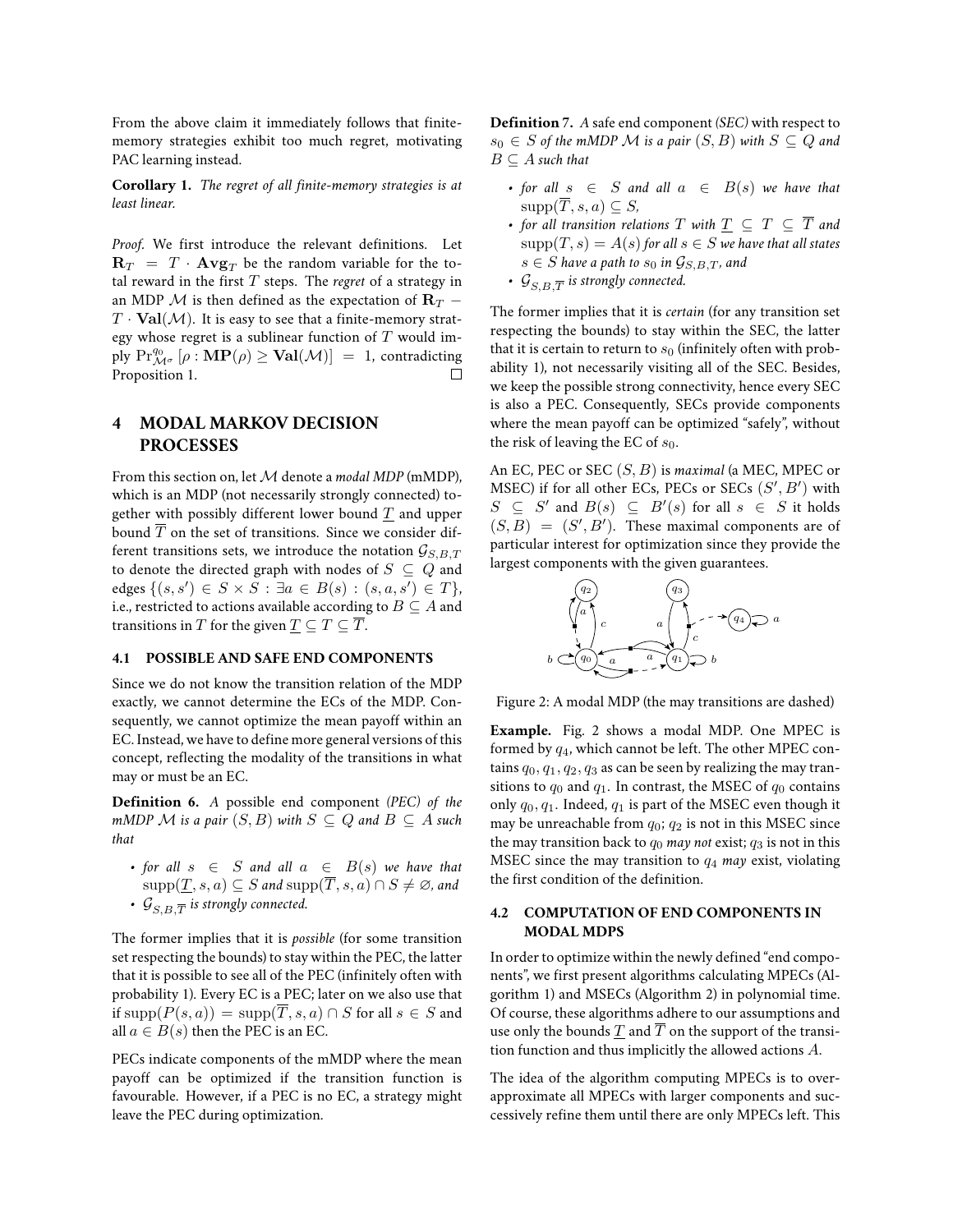is very similar to standard algorithms for the calculation of maximal ECs in MDPs, see e.g. (Baier and Katoen, 2008, Algorithm 47). For a component  $(S, B)$  in the overapproximation, consider the graph  $\mathcal{G}_{S,B,\overline{T}}.$ 

If this graph is strongly connected, then  $(S, B)$  is already a PEC. Otherwise, the graph can be decomposed into strongly connected components (SCCs), and we know that each PEC previously contained in  $(S, B)$  has to be contained in one of these SCCs. Thus, we can replace  $(S, B)$ with the set of its SCCs. If all components stay unchanged during one iteration of the algorithm, we know that only PECs are left, and these have to be maximal, since we overapproximated them.

In order to give the algorithm for MPECs, we define, for a set  $S \subseteq Q$ , the *candidate* actions  $\underline{B}_S$  for PECs by  $\underline{B}_S(s) \stackrel{\text{def}}{=}$  ${a \in A(s) : \text{supp}(\underline{T}, s, a) \subseteq S \land \text{supp}(\overline{T}, s, a) \cap S}$ ∅}. Intuitively, these actions could belong to a PEC with states S.

| <b>Algorithm 1</b> Calculation of MPECs                                                 |
|-----------------------------------------------------------------------------------------|
| <b>Input:</b> mMDP $M$ with transition relation bounds $T, T$                           |
| <b>Ouput:</b> $M = \{(S, B) : (S, B) \text{ MPEC in } \mathcal{M}\}\$                   |
| $M \leftarrow \{(Q, A)\}\$                                                              |
| repeat                                                                                  |
| $M' \leftarrow \varnothing$                                                             |
| for all $(S, B) \in M$ do                                                               |
| <b>for all</b> $S' \subseteq S : S'$ is an SCC in $\mathcal{G}_{S, B} \neq \mathbf{do}$ |
| $M' \leftarrow M' \cup \{(S', B_{S'})\}$                                                |
| end for                                                                                 |
| end for                                                                                 |
| $M \leftarrow M'$                                                                       |
| <b>until</b> $M$ stayed unchanged                                                       |

**Theorem 2.** *Algorithm 1 computes the MPECs of a mMDP in polynomial time.*

Considerably more interesting is the algorithm computing MSECs. To this end, we first define, for a set  $S \subseteq Q$ , the *candidate* actions  $\overline{B}_S$  for SECs almost dually as  $\overline{B}_S(s) \stackrel{\text{def}}{=}$  ${a \in A(s) : \text{supp}(\overline{T}, s, a) \subseteq S}$  for all  $s \in S$ . Like for PECs, these are all actions that could belong to a SEC with states S.

To compute an MSEC w.r.t.  $s_0 \in Q$ , we analogously overapproximate all SECs and successively refine this approximation. If we have a candidate set  $S$  for our MSEC, we only keep those states  $S'$  which, using only the candidate actions  $B<sub>S</sub>$  for SECs, definitely have a path to  $s<sub>0</sub>$ , independent of the actual support of the transition function. All SECs have to be contained in these states. In order to compute them, we start with  $S' = \{s_0\}$  and then add states  $s \in S \setminus S'$ with an action  $a \in \overline{B}_S(s)$  which must have a transition to  $S'$ . These are exactly those actions which cannot possibly

stay outside of  $S'$ , i.e. actions not in  $\underline{B}_{Q\setminus S'}(s).$ 

If at some point we keep all states and  $S$  remains unchanged, we know that we have found a component of the MDP which contains all SECs and fulfils all SEC constraints except for the strong connectedness. Since, by construction, every state in S has a path to  $s_0$  we simply need to keep only states reachable from  $s_0$  in  $\mathcal{G}_{S,\overline{B}_S,\overline{T}}$  to make it a SEC. Since it also contains all SECs, it has to be the unique MSEC w.r.t.  $s_0$ .

**Theorem 3.** Algorithm 2 computes the MSEC w.r.t  $s_0$  in poly*nomial time.*

# **5 LEARNING IN MODAL MDPS**

In this section, we optimize mean payoff in a modal MDP. Since the MECs of the MDP are not known, the results of Section 3 have to be lifted to the modified notions of MPECs and MSECs of Section 4. Respectively, there are two types of strategies that we want to consider:

1. Either we want to achieve the best mean payoff possible in the MEC in which the strategy ends up in, *not missing any opportunity* in that MEC.

Secondarily, during the execution of the strategy, we prefer to optimize the mean payoff in the current MEC, taking only minimal risk of leaving it. The motivation for this is that, if possible, we do not skip a lot of promising MECs along the way to the final MEC. Instead, we try to optimize the mean payoff already within them and only move to another MEC if our incomplete knowledge forces us to do so.

2. Or we do not want to take any risk of leaving the current MEC whenever this can be ensured using the partial knowledge.

This is motivated by the fact that we cannot (almost surely) return to the MEC once we leave it and the lack of information about the rewards outside of the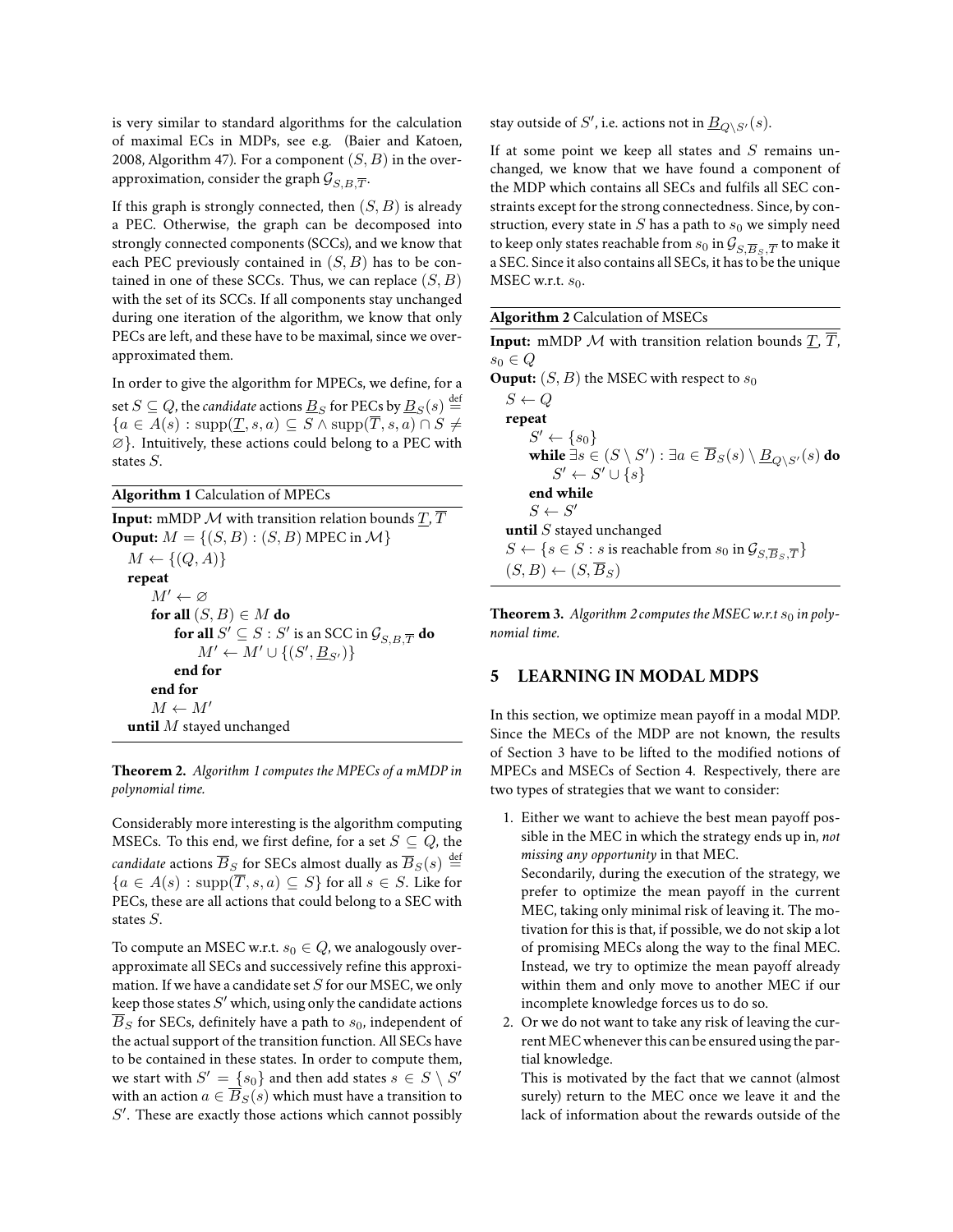current MEC. However, such a conservative strategy might not be able to explore the complete MEC due to avoiding the risk of falling out of it and thus might *miss some opportunities* for a better mean payoff within this MEC. This is a well known issue regarding partially known environments and is best exemplified by the the Canadian traveller's problem (Papadimitriou and Yannakakis, 1991; Nikolova and Karger, 2008).

# **5.1 OPTIMIZATION IN MPECS**

We start by considering the first type of strategies. As already stated in Section 4.2, each EC is a PEC and each PEC could constitute an EC. Thus, in order not to miss any opportunity for a good mean payoff in the current MEC, we have to try to explore the whole MPEC in which we are currently located as the whole MPEC could be a MEC.

To optimize the mean payoff, we employ a strategy similar to the one of Section 3. Again, we use only finite memory to almost surely obtain a mean payoff which is  $\varepsilon$ -close to the optimal expected mean payoff in the final MEC. Our strategy  $\sigma_p$  works in episodes of exploration and exploitation:

- **Explore:** First,  $\sigma_p$  chooses actions uniformly at random among the actions *of the current MPEC* (S, B) during  $L$  steps to collect statistics allowing it to compute empirical approximations  $\overline{P}$  and  $\overline{R}$  of P and  $\overline{R}$ *in the MEC in which the strategy is at the end of the exploration phase*.
- **Exploit:** Then,  $\sigma_p$  follows a (memoryless) expectation-optimal strategy  $\tau$  for that MEC in  $\widehat{\mathcal{M}} = (Q, q_0, A, \widehat{P}, \widehat{R})$  during O steps. (If it is not in any non-trivial MEC, it can behave arbitrarily.) The strategy  $\sigma_p$  then "forgets the learnt model" and restarts from the exploration phase.

Whenever  $\sigma_p$  discovers a transition which has not been included in  $T$ , it can update  $T$  in order to make further calculations of MPECs more precise. However, notice that this is not necessary in order to fulfil the desired guarantees, it only allows in future to explore fewer actions which could lead out of the current MEC and thus it decreases the risk of leaving the MEC.

For a run  $\rho \in \mathrm{Runs}^{q_0}(\mathcal{M}^\sigma)$ , denote by  $\mathrm{Inf}(\rho)$  the set of all states of  $Q$  visited infinitely often by  $\rho$ . Thus, the event Inf  $\subseteq$  S corresponds to all runs eventually staying within S. Moreover, for an EC  $(S, B)$  in M, let the optimal value in this EC be  $\mathbf{Val}(\mathcal{M} \mid S, B) \stackrel{\text{def}}{=} \mathbf{Val}(\mathcal{N})$  where  $\mathcal{N} =$  $\left.(S,s_0,B,P|_{S\times A}\,,\,R|_{S\times A\times S}\right)$  is the restriction of  ${\cal M}$  to the EC and  $s_0 \in S$  can be arbitrary since this value is the same for all states of an EC. Using this notation, we get the following optimality guarantee for  $\sigma_n$ :

**Theorem 4.** *For all*  $\varepsilon \in (0,1)$ *, one can compute*  $L, O \in \mathbb{N}$ *such that for the resulting finite-state strategy*  $\sigma_p$  *and any MEC* 

$$
(S, B) \text{ of } \mathcal{M} \text{ with } \text{Pr}^{q_0}_{\mathcal{M}^{\sigma_p}} \left[ \text{Inf } \subseteq S \right] > 0 \text{ we have}
$$

$$
\text{Pr}^{q_0}_{\mathcal{M}^{\sigma_p}} \left[ \rho : \mathbf{MP}(\rho) \ge \mathbf{Val}(\mathcal{M} \mid S, B) - \varepsilon \mid \text{Inf } \subseteq S \right] = 1
$$

#### *Proof sketch:*

- As L and O of Theorem 1 only depend on  $\mathbf{p}_{\min}$ , |Q|, |A| and  $\varepsilon$  and not on the transition relation of M, we can choose them in exactly the same way.
- Consider the moment that Inf is entered and stayed in forever. The MPEC  $(S', B')$  that the strategy computes at that point satisfies  $B'|_S = B$ . (Otherwise, the MPEC would contain an action leading out of the MEC, which would almost surely be taken in the repetitive exploration and the MEC, in particular this state of Inf, would be left forever, a contradiction.)
- Consequently,  $\sigma_p$  actually corresponds to the strategy  $\sigma_{\varepsilon}$  in the MEC  $(S, B)$ . By our choice of L and O, it follows from Theorem 1 that the strategy will obtain an  $\varepsilon$ -close mean payoff almost surely. П

#### **5.2 OPTIMIZATION IN MSECS**

Now we consider optimizing mean payoff among "safe" strategies, not leaving the current MEC whenever the partial knowledge allows for that. To this end, we consider strategies which are defined for the maximum supports of the transition function and which never leave the MEC, independent of the actual support.

A *modal strategy*  $\sigma$  in a mMDP  $\mathcal M$  with transition relation bounds  $\underline{T}$  and  $\overline{T}$  is a strategy in the MDP  $\overline{M}$  =  $(Q, q_0, A, \overline{P}, R)$  where  $\overline{P}$  is a transition function with  $\text{supp}(\overline{P}(q, a)) = \text{supp}(\overline{T}, q, a)$  for all  $q \in Q$  and  $a \in$  $A(q)$ . This means that  $\sigma$  is defined for all transition functions compatible with the transition bounds.

A strategy  $\sigma$  *is in*  $(S, B)$  if for all histories h with last $(h) \in$ S (and positive probability under  $\sigma$ ) it holds  $supp(\sigma(h)) \subseteq$  $B(\text{last}(h))$ . Intuitively,  $\sigma$  is in  $(S, B)$  if it never leaves it.

Finally, we call a modal strategy  $\sigma s_0$ -EC-safe for some  $s_0 \in Q$  if for all transition functions  $P'$  compatible with the transition relation bounds  $\underline{T}$  and  $\overline{T}$  it holds that  $\sigma$  is in the MEC containing  $s_0$  in  $\mathcal{M}' = (Q, s_0, A, P', R)$ .

The following lemma establishes the relationship between EC-safe strategies (defined by the desired property) and SECs (effectively computable).

**Lemma 1.** *A modal strategy*  $\sigma$  *is*  $s_0$ -EC-safe if and only if *it is in the MSEC*  $(S, B)$  *w.r.t.*  $s_0$ *. Moreover,*  $\sigma$  *is in the EC containing*  $s_0$  *which is the maximal such EC within*  $(S, B)$ .

The proof is rather technical and can be found in the supplementary material.

Thus in order to optimize mean payoff among  $s_0$ -EC-safe strategies, we simply have to optimize the mean payoff in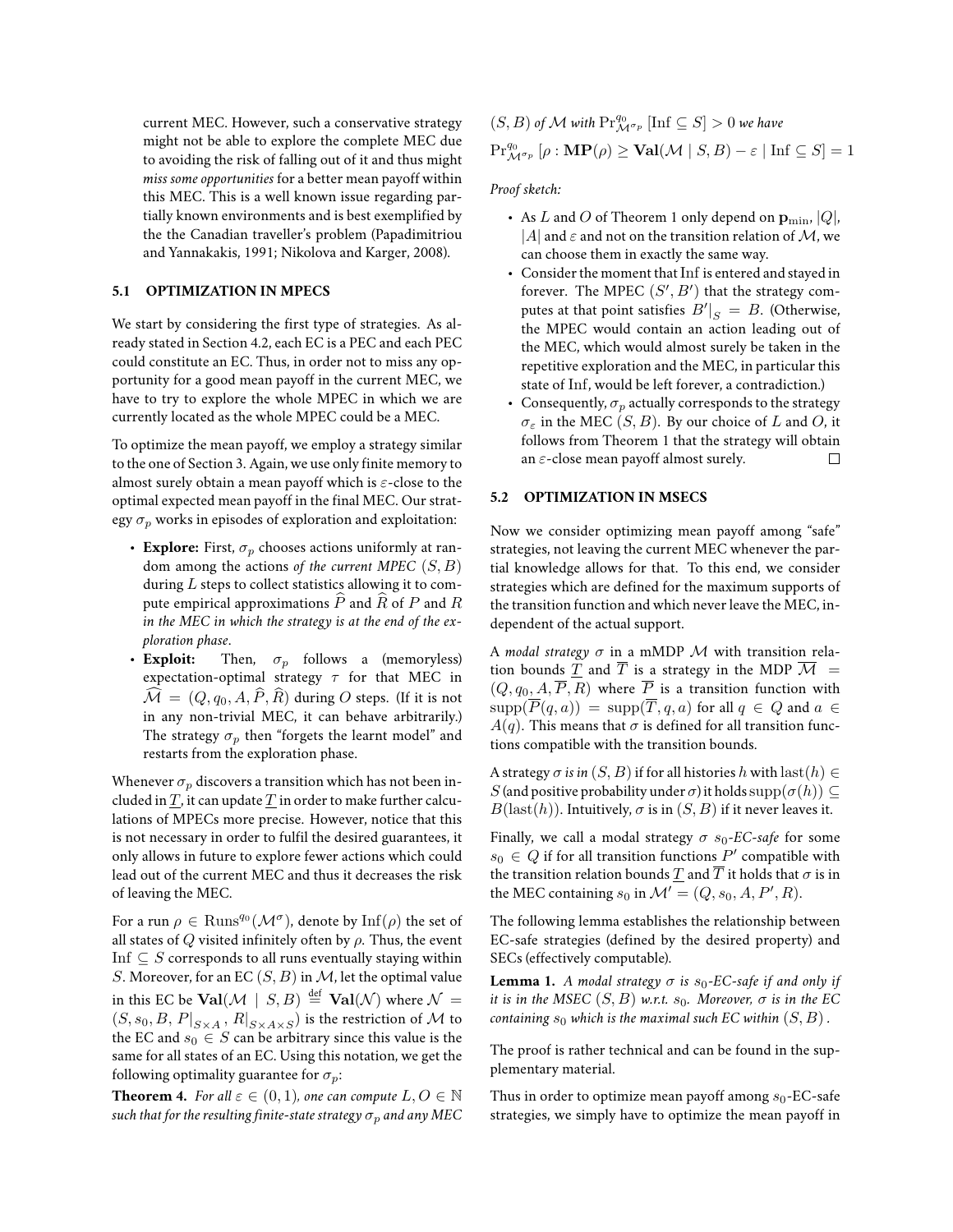the MSEC w.r.t.  $s_0$ . In particular, we require the MSEC to be *non-trivial*, i.e.  $B(s_0) \neq \emptyset$ , since otherwise there does not exist any  $s_0$ -EC-safe strategy. (For such  $s_0$  we first need to reach another state that is in a non-trivial MSEC.) Let the optimal mean-payoff among  $s_0$ -EC-safe strategies be

$$
\mathbf{sVal}(\mathcal{M}, s_0) \stackrel{\text{def}}{=} \sup_{\tau: \tau \text{ is } s_0\text{-EC-safe}} E^{s_0}_{\mathcal{M}^{\tau}} [\mathbf{MP}] .
$$

We define our finite-memory  $s_0$ -EC-safe strategy  $\sigma_s$ , obtaining a mean-payoff which is  $\varepsilon$ -close to the optimal mean-payoff among  $s_0$ -EC-safe strategies, using again exploration and exploitation episodes:

- **Explore:** First,  $\sigma_s$  chooses actions uniformly at random among the actions *of the MSEC*  $(S, B)$  *w.r.t.*  $s_0$ during  $L$  steps to collect statistics allowing it to compute empirical approximations  $\widehat{P}$  and  $\widehat{R}$  of P and  $R$ *in the EC containing*  $s_0$  *which is the maximal such EC* within  $(S, B)$ .
- **Exploit:** Then,  $\sigma_s$  follows a (memoryless) expectation-optimal strategy  $\tau$  for that EC in  $\widehat{\mathcal{M}} = (Q, q_0, A, \widehat{P}, \widehat{R})$  during O steps. (If no EC is explored, it can execute an arbitrary EC-safe strategy.) The strategy  $\sigma_s$  then "forgets the learnt model" and restarts from the exploration phase.

Again, if  $\sigma_s$  discovers a new transition, this transition can be added to  $\underline{T}$ . Either way we get the desired optimality guarantees for  $\sigma_s$ :

**Theorem 5.** *For all*  $\varepsilon \in (0,1)$ *, one can compute*  $L, O \in \mathbb{N}$ *such that for the resulting finite-state strategy*  $\sigma_s$  *we have* 

$$
\mathrm{Pr}^{s_0}_{\mathcal{M}^{\sigma_p}}\left[\rho:\mathbf{MP}(\rho)\geq \mathbf{sVal}(\mathcal{M},s_0)-\varepsilon\right]=1
$$

*Proof sketch:*

- Again, we can choose the  $L$  and  $O$  as in Theorem 1.
- By Lemma 1, we know that all  $s_0$ -EC-safe strategies are within the EC  $C$  containing  $s_0$  which is the maximal such EC within that MSEC. Since  $\sigma_s$  is by definition in the MSEC, it is also in  $C$  by the same lemma.
- Consequently,  $\sigma_s$  actually is the strategy  $\sigma_s$  within C. By the choice of  $L$  and  $O$ , Theorem 1 implies the al- $\Box$ most sure  $\varepsilon$ -optimality.

#### **6 EXPERIMENTAL RESULTS**

We have implemented the proposed approach and here we illustrate it on several examples. For all simulated runs, exploration phases ran for 1000 steps, exploitation phases for 10000 steps and the number of episodes was set to 3, i.e., 3 exploration and 3 exploitation phases.

In Fig. 3, we can see that 1000 steps of exploration suffice for an approximation of the transition probabilities which



Figure 3: 50 simulation runs in the MDP of Fig. 1 with  $p =$ 0.75. x-axis: number of steps, y-axis: average reward.

was accurate enough to identify the optimal strategy in all simulated runs. The optimal mean payoff of 0.75 is approached by the curves. The slight drops in the curves correspond to the exploration phases where no mean payoff optimization is done. The average reward collected during the simulated prefixes of the runs (with prefix length  $3 \cdot (1000 + 10000) = 33000$  steps) amounts to 0.739, corresponding to 98.6 % of the achievable optimum.



Figure 4: An instantiation of the modal MDP from Fig. 2 (only MSEC is shown) demonstrating the need for  $\mathbf{p}_{\min}$ .

Fig. 4 shows why the number of steps in the exploration phase has to depend on  $\mathbf{p}_{\min}$ . Indeed, if this was not the case, p could be chosen small enough such that the probability of never taking the transition to  $q_1$  during exploration is arbitrarily close to 1, making it impossible to compute accurate empirical approximations of the transition probabilities. The optimal strategy in Fig. 4 plainly is to try to reach  $q_1$  and then always play the right looping transition. However, if  $q_1$  is not actually visited during exploration, the strategy will stay in  $q_0$  also during optimization, and obtain sub-optimal mean payoff. Moreover, if this transition was a may transition, we would not even know whether it is present at all.



Figure 5: 150 simulation runs in the MDP of Fig. 4 with  $p = 0.001$ .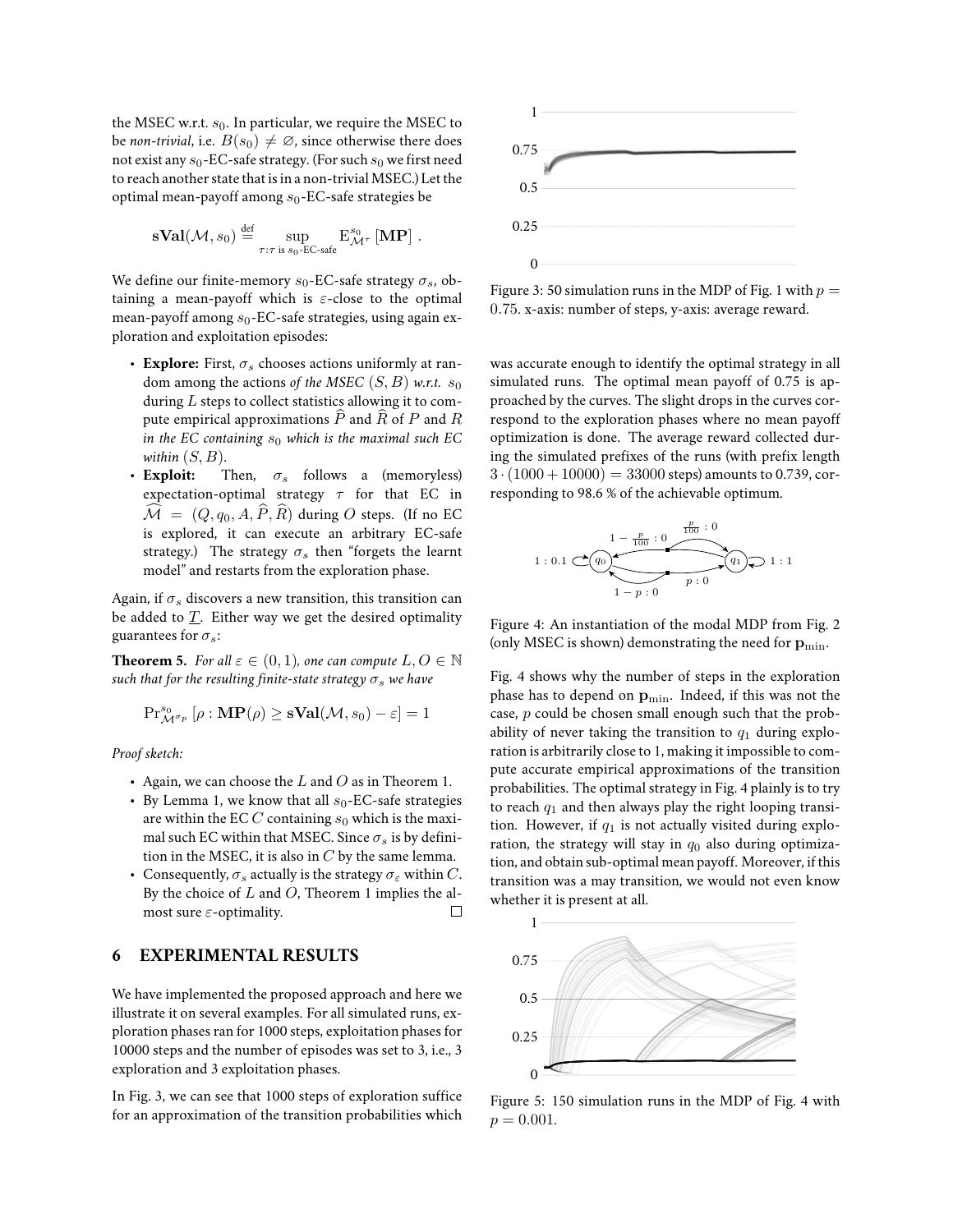In Fig. 5, most of the curves converge towards a mean payoff of 0.1 since the state  $q_1$  is never visited during exploration. Only a small part of the runs ended up in  $q_1$  and correctly optimizes the mean payoff. The memory is reset before each exploration phase. Therefore, every run has a new chance to (not) visit  $q_1$  during exploration in every episode. This is reflected in the graph by sudden drops or increases of the curves after the exploration phases. If the exploration phase length was chosen according to Section 5.2 instead (taking into account  $\mathbf{p}_{\min}$ ), the collected average reward of 0.262 could be increased to any number  $< 1$ .



Figure 6: An instantiation of the modal MDP of Fig. 2.

When exploring the MPEC in the mMDP instantiation in Fig. 6, almost all runs will finally end up in  $q_4$ . Restricting exploration to the MSEC will prevent this behaviour. However, both strategies fail to obtain the optimal mean payoff, which could be collected by always trying to get to  $q_2$ . This is not a contradiction to Theorem 4 since optimality was only guaranteed conditioned on the event that a run ends up in a particular EC, and for MPEC exploration, all runs will end up in the EC of  $q_4$  where the strategy will then be (locally) optimal. Theorem 5 equally does not guarantee global optimality, but only optimality under  $q_0$ -ECsafe strategies which must never exit the MSEC  $q_0, q_1$  (cf. Fig. 2).

When exploring the whole MPEC, runs could already reach  $q_4$  during exploration. However, if this does not yet happen, two possibilities arise: depending on how the transition probabilities of the transitions exiting  $q_2$  were approximated, the calculated optimizing strategy may try to reach  $q_2$  or  $q_3$ . If  $q_3$  is chosen, the run will probably end up in  $q_4$  during optimization, explaining the runs with a sudden drop in mean payoff during the optimization phase in Fig. 7. If, however,  $q_2$  is chosen, the run will stay within the MPEC for the remaining optimization phase and collect the optimal mean payoff of 0.9 during this phase. In the next exploration phase, it is again possible that  $q_2$  or  $q_3$ are chosen. Since only 3 episodes were simulated, the part of the runs which always chose  $q_2$  and never reached  $q_4$  is still significant, as can be seen in the graph. In the long run, however, all runs will end up in  $q_4$  and approach a mean payoff of 0.1.

MSEC exploration is straightforward for the instantiation in Fig. 6. The state  $q_1$  and the right, self-looping transition are identified as yielding the optimal mean payoff within the MSEC, and the mean payoff will approach 0.3



Figure 7: 150 simulation runs in the MDP of Fig. 6 with MPEC exploration.



Figure 8: 50 simulation runs in the MDP of Fig. 6 with MSEC exploration.

(see Fig. 8) which is better than the 0.1 we get from MPEC exploration, but worse than the best possible mean payoff 0.9. After the 33000 simulated steps, the collected average reward of 0.284 is at 94.7 % of the achievable optimum within the MSEC.

# **7 CONCLUSION**

We have presented the first algorithms for learning optimal finite-memory strategies in MDPs with mean payoff, both for complete and partial knowledge of the topology (with zero quantitative knowledge). In order to provide a practically more efficient implementation, the next step is to provide smaller number of steps  $L$  and  $O$  for particular classes of MDP with faster mixing. Alternatively, if the hard guarantees may be relaxed, simulations with low  $L$  and  $O$  are also possible. In our experiments, they have always proved as either reasonably reliable, or visibly indicating the necessity to increase the numbers, ruling out cases with falsely believed optimality.

#### **Acknowledgements**

This research was partially funded by the German Research Foundation (DFG) project 383882557 "Statistical Unbounded Verification" (KR 4890/2-1) and the Belgian FWO "SAILor" project (G030020N).